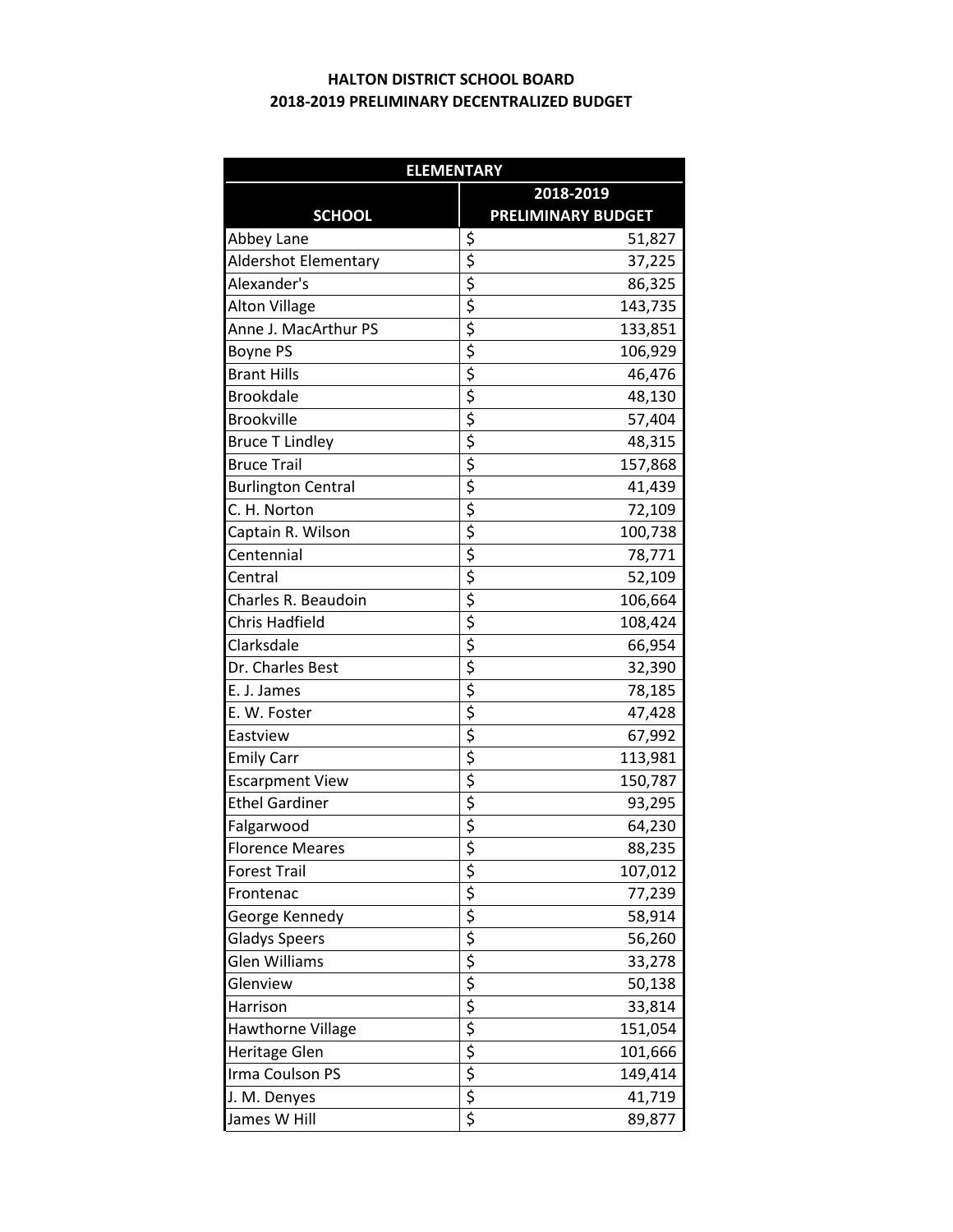| John T. Tuck           | \$                                                                                                 | 106,241 |
|------------------------|----------------------------------------------------------------------------------------------------|---------|
| John William Boich     | $\frac{1}{2}$                                                                                      | 105,640 |
| Joseph Gibbons         |                                                                                                    | 24,988  |
| Joshua Creek           | $\overline{\varsigma}$                                                                             | 125,134 |
| Kilbride               | $\overline{\boldsymbol{\zeta}}$                                                                    | 38,858  |
| King's Road            | $\overline{\boldsymbol{\zeta}}$                                                                    | 44,556  |
| Lakeshore              |                                                                                                    | 37,463  |
| Limehouse              | $\frac{1}{2}$                                                                                      | 20,430  |
| Maple Grove            |                                                                                                    | 85,428  |
| Maplehurst             | $\overline{\varsigma}$                                                                             | 53,615  |
| <b>Martin Street</b>   | \$                                                                                                 | 96,359  |
| McKenzie-Smith-Bennett | $\overline{\varsigma}$                                                                             | 102,463 |
| Viola Desmond          | $\overline{\boldsymbol{\zeta}}$                                                                    | 197,363 |
| <b>Mohawk Gardens</b>  |                                                                                                    | 52,730  |
| Montclair              | $rac{5}{5}$                                                                                        | 63,502  |
| Munn's                 |                                                                                                    | 79,153  |
| <b>New Central</b>     | $\frac{1}{5}$                                                                                      | 39,767  |
| Oakwood                | $\overline{\varsigma}$                                                                             | 35,716  |
| Oodenawi PS            |                                                                                                    | 164,208 |
| <b>Orchard Park</b>    | $\frac{1}{2}$                                                                                      | 79,246  |
| P L Robertson          |                                                                                                    | 148,464 |
| Palermo                | $\overline{\varsigma}$                                                                             | 99,743  |
| Park                   | $\overline{\varsigma}$                                                                             | 31,320  |
| Paul A. Fisher         | $\overline{\boldsymbol{\zeta}}$                                                                    | 30,546  |
| Pauline Johnson        | $\overline{\boldsymbol{\zeta}}$                                                                    | 40,998  |
| Pilgrim Wood           |                                                                                                    | 112,228 |
| Pine Grove             | $\frac{1}{2}$<br>$\frac{1}{2}$                                                                     | 89,879  |
| Pineland               |                                                                                                    | 98,686  |
| Pineview               | $\overline{\boldsymbol{\zeta}}$                                                                    | 32,377  |
| Post's Corners         | \$                                                                                                 | 87,450  |
| <b>River Oaks</b>      |                                                                                                    | 99,080  |
| Robert Baldwin         |                                                                                                    | 55,037  |
| <b>Robert Little</b>   |                                                                                                    | 49,550  |
| <b>Rolling Meadows</b> |                                                                                                    | 79,263  |
| Ryerson                |                                                                                                    | 34,693  |
| Sam Sherratt           |                                                                                                    | 66,571  |
| Sheridan               |                                                                                                    | 34,373  |
| Silver Creek           |                                                                                                    | 71,195  |
| Sir Ernest MacMillan   |                                                                                                    | 50,217  |
| Stewarttown            |                                                                                                    | 59,415  |
| Sunningdale            | $\frac{1}{3}$ is $\frac{1}{3}$ is $\frac{1}{3}$ is $\frac{1}{3}$ is $\frac{1}{3}$ is $\frac{1}{3}$ | 85,170  |
| Tecumseh               |                                                                                                    | 48,306  |
| Tiger Jeet Singh       |                                                                                                    | 152,883 |
| <b>Tom Thomson</b>     |                                                                                                    | 65,087  |
| W. H. Morden           |                                                                                                    | 88,106  |
| W. I. Dick             |                                                                                                    | 72,535  |
| West Oak               |                                                                                                    | 110,549 |